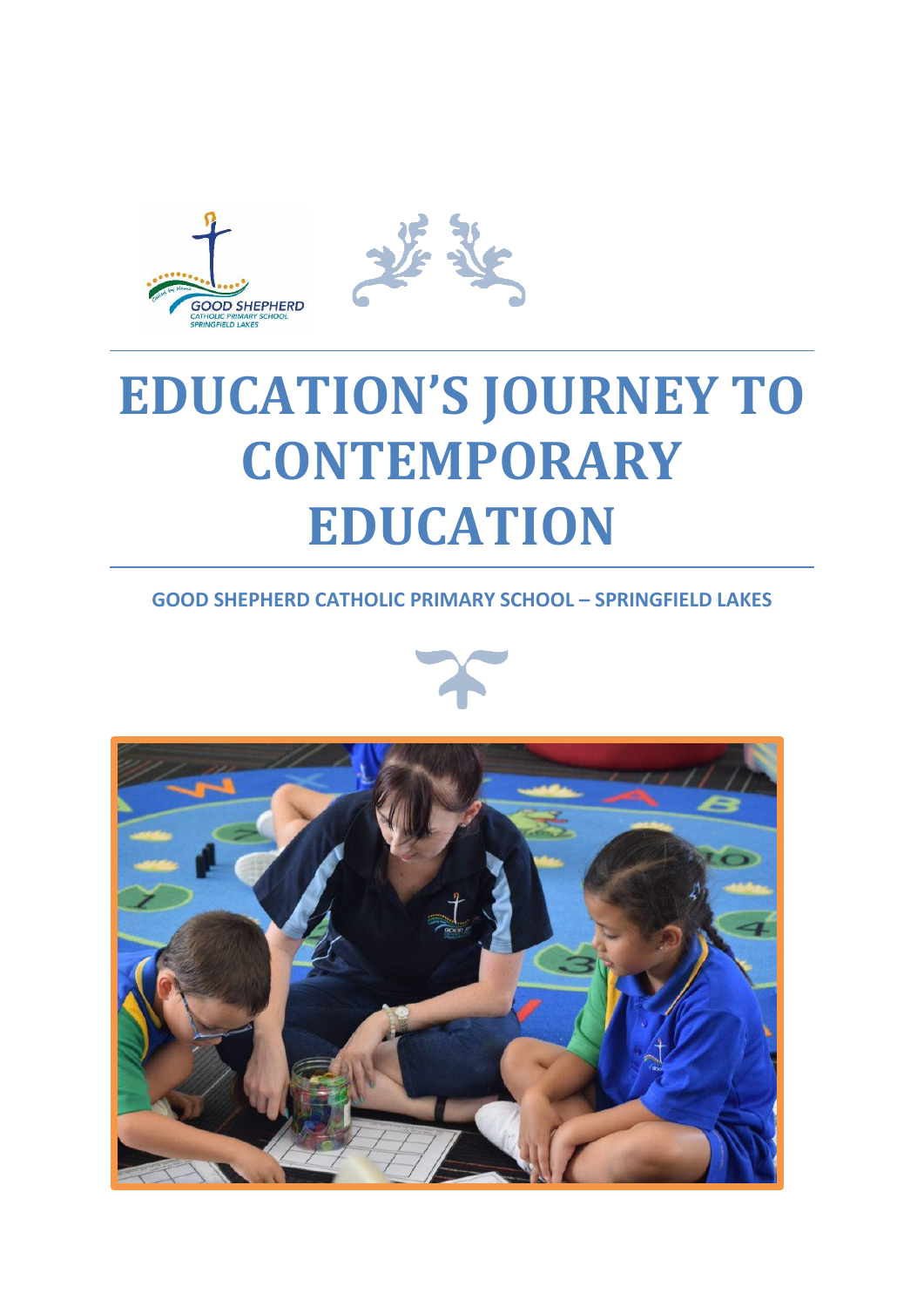

# **EDUCATION'S JOURNEY TO CONTEMPORARY EDUCATION**

# **ABSTRACT**

The purpose of this paper is to capture an understanding of contemporary education viewing it through a history of learning that spans 200 years to the present in Australia. This history includes many and varied changes over the years and more recently, the introduction of the Australian Curriculum. Additionally, important to contemporary education is the 2019 Alice Springs Declarations on Educational Goals for Young Australians which states that the following: *Goal 1: The Australian education system promotes excellence and equity* and **Goal 2:** *All young Australians become confident and creative individuals, successful lifelong learners, and active and informed*  members of the community (1)



Both the Australian Curriculum and

the Alice Springs Declaration on Educational Goals for Young Australians create a backdrop to understanding the educational challenges and changes that require all those involved in education to leave behind old assumptions. It is important that we can *"reboot the school"* making it a relevant learning environment for our students today.

Such challenges require the school community to focus on an understanding of:-

- *Personalising learning* and *virtual pedagogy* that recognises living and learning in a technology-rich world.
- *The learning environment* and what it looks like, sounds like and feels like.
- *Design thinking* is a proven and repeatable problem-solving protocol that any business or profession can employ to achieve extraordinary results, therefore it is all the more reason why Good Shepherd accesses its processes.

Design thinking immerses our students as creative thinkers who will explore creative (multiple/varied) ways of dealing with solving problems and providing skills to adapt to jobs that do not yet exist.

#### **Personalised Learning Statement at Good Shepherd**

Good Shepherd Catholic Primary School believes that each individual has been made in the **'image and likeness of God'** and has been **'Called by Name'** to Good Shepherd.

We believe that 21<sup>st</sup> century learning contexts are multi-faceted and encompass the human person.

• Personalised Learning empowers students with a love of learning and a heart of hope to shape and enrich our world.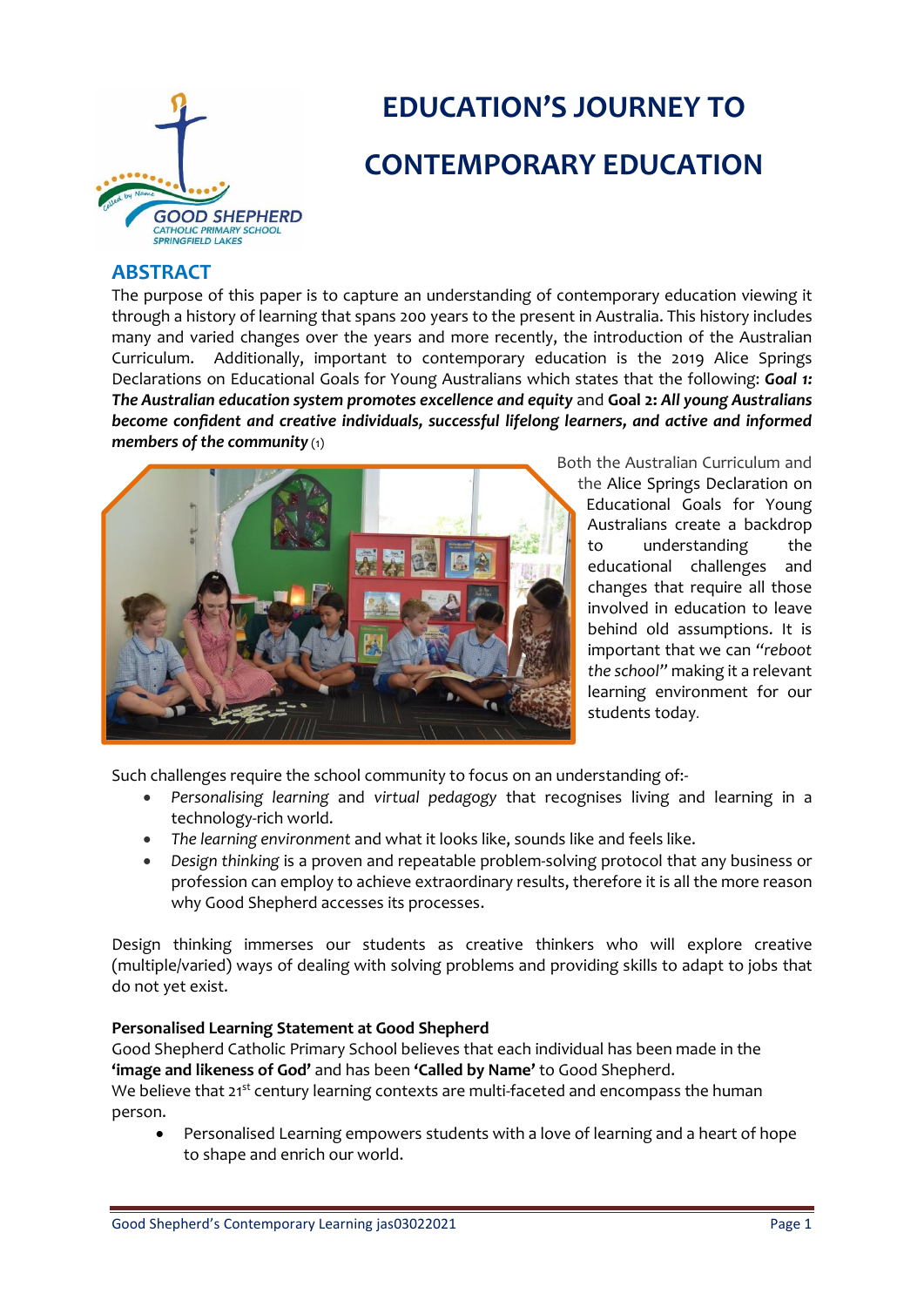- Personalised Learning is a multi-dimensional approach that fosters students to develop agency over their learning journey, through providing timely feedback and opportunities to meet the different needs and birth-gifts of each learner.
- Personalised Learning is responsive to learner needs and is data informed, creating lifelong learners who are globally literate members of society in a technology-rich world.
- Personalised Learning develops the intellectual, spiritual and emotional needs of the whole person by being responsive to individual needs in a contemporary learning environment.

The paper concludes that the Catholic School approaches to curriculum and pedagogy are deeply rooted in faith, empowering students with the essential knowledge, skills, capacities and capabilities for active citizenship and lifelong learning.

**\_\_\_\_\_\_\_\_\_\_\_\_\_\_\_\_\_\_\_\_\_\_\_\_\_\_\_\_\_\_\_\_\_\_\_\_\_\_\_\_\_\_\_\_\_\_\_\_\_\_\_\_\_\_\_\_\_\_\_\_\_\_\_\_\_\_\_\_\_\_\_\_\_\_\_\_\_\_\_\_\_\_**

# **HISTORY**

Schools have existed in Australia for more than 200 years, beginning in NSW and expanding across the country as other settlements started. Public School systems did not begin until considerably later than this, beginning with primary level schools, then expanding into the secondary area beginning in the 1880s. Universities first arose in the middle of the 19th century, with early childhood education in the form of kindergartens and preschools lagging well behind all other sectors.

The first Catholic school in the Archdiocese of Brisbane was commenced by two lay people, Mary, and Michael Bourke, in 1845 on the site of the current Myer Centre in Elizabeth Street. Since that time Catholic schooling has expanded its mission in the Archdiocese to teach over 75,000 students in over 150 schools. In 2020, 175 years on, there are now more than 300 Catholic schools in Queensland. 142 primary, secondary and Prep-to-Year-12 schools are in the Archdiocese of Brisbane. While the first school was opened to teach poor Irish Catholics, today, our students come from all cultures, all faiths and all backgrounds.

We flourished under the faith and steely fortitude of the many religious orders who opened so many Catholic schools. Without them, our Archdiocesan Catholic schools would not be what they we are today – faith-filled learning communities creating a better future.

Twenty of these schools are owned and conducted by religious congregations and 142 Schools are conducted by the Archdiocese of Brisbane, most of these being parish schools. Good Shepherd Springfield Lakes will open its doors in 2013 as the newest of our Archdiocesan schools.

In the Archdiocese of Brisbane, the Archbishop has responsibility for developing policies regarding Catholic education, regulating it and watching over it. The Catholic Education Council assists the Archbishop in planning and making recommendations about educational policies and priorities. The delivery of services, programs and resources in schools is the responsibility of BCE (*Brisbane Catholic Education*). BCE is headed by the Executive Director, who is supported by the Leadership Team.  $(2)$ 

During the 1960s and 1970s a major change occurred in the organisation of Catholic schooling. This was the formation of systems of Catholic schools under the oversight of our bishops. This change was in response to the growing complexity of education, the increased cost of schooling, the need to provide extra places for a rapidly growing population, and the advent of significant government funding. This is the solid foundation upon which our Catholic schools have been built. This is the platform from which we move forward to address the challenges of the twenty-first century.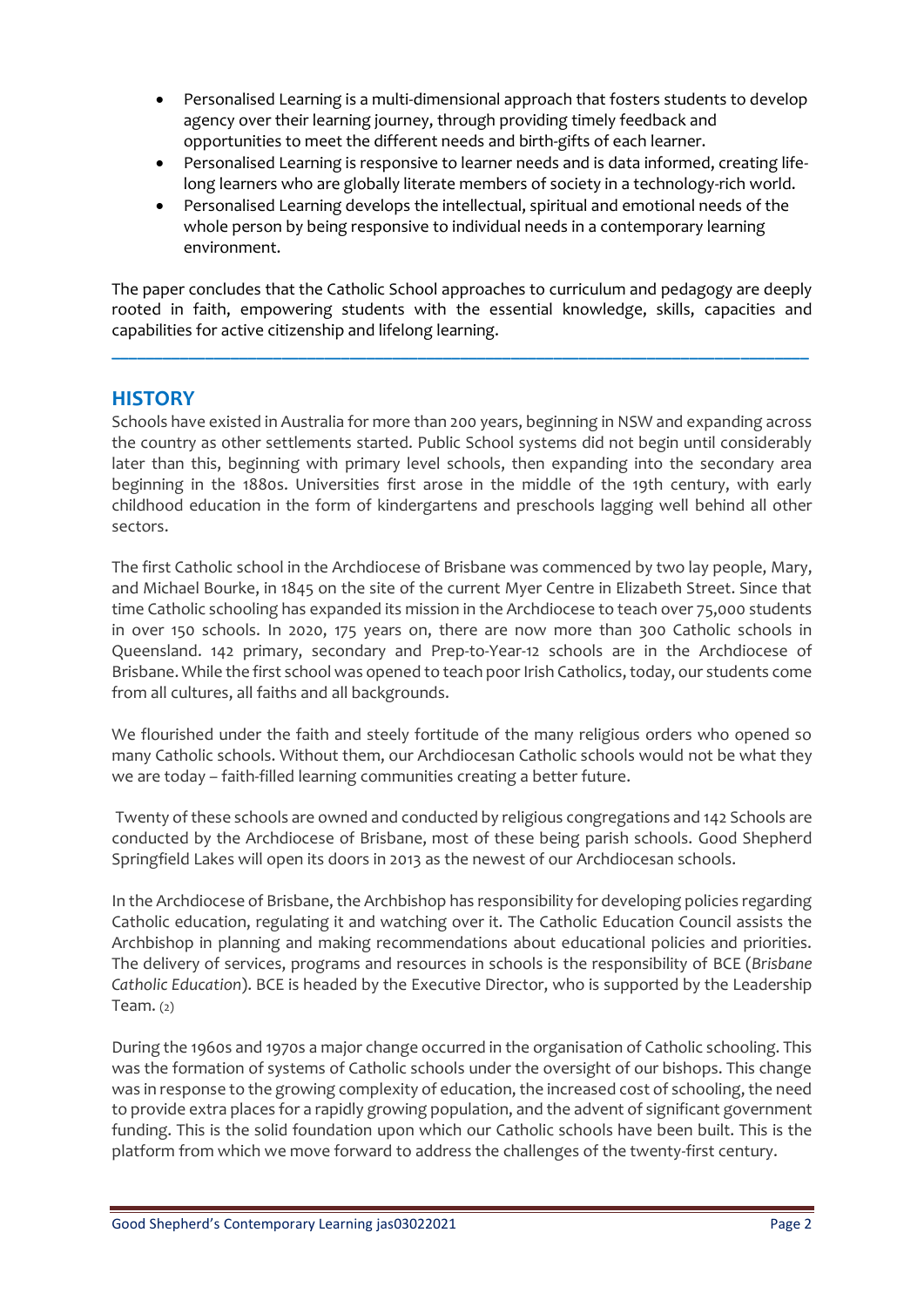The ACARA website is responsible for the development of the Australian Curriculum from Foundation years to Year 12. The development of the Australian Curriculum will occur over three broad timeframes and is guided by two key documents; the *Alice Springs Declaration on Education Goals for Young Australians* and the *Shape of the Australian Curriculum*. Please log onto the following sites for more information:

- *[https://www.schoolgovernance.net.au/news/the-new-alice-springs-mpartnwe-education](https://www.schoolgovernance.net.au/news/the-new-alice-springs-mpartnwe-education-declaration-whats-new-and-what-does-it-mean-for-australian-schools)[declaration-whats-new-and-what-does-it-mean-for-australian-schools](https://www.schoolgovernance.net.au/news/the-new-alice-springs-mpartnwe-education-declaration-whats-new-and-what-does-it-mean-for-australian-schools)*
- *[The Shape of the Australian Curriculum](http://www.acara.edu.au/curriculum/curriculum.html#3)*
- [Validation of the Foundation to Year 10 Australian Curriculum](http://www.acara.edu.au/curriculum/curriculum.html#4)
- [Phases of curriculum development](http://www.acara.edu.au/curriculum/curriculum.html#1)

# **Alice Springs (Mparntwe) Education Declaration**

Revised declaration acknowledges changes to education and employment in the 21<sup>st</sup> Century.

In December 2019, a historic gathering of education leaders from across the nation established Australia's educational goals and actions for the next decade.

The inaugural Declaration was made in 1989 and ensures all Australian Education Ministers commit to national education goals. It is refreshed around every ten years.

The Alice Springs (Mparntwe - pronounced as 'M-ban-tua') Education Declaration, launched by the Education Council on 12 December 2019, commits the Australian education system to promoting excellence and equity.

The agreement also recognises that all young Australians should have the opportunity to become confident and creative individuals, successful lifelong learners, and active and informed members of the community.

# **Changes in the Mparntwe Declaration**

The Mparntwe Declaration was developed following consultation with young people, educators, education and training providers, parents, business and industry from all around Australia. Key changes in the Mparntwe Declaration include:

- broadening the scope of the Declaration to include lifelong learning, including new attributes and skills for the 21st Century
- recognising student diversity and stronger partnerships with parents, carers, families and communities
- including greater focus on student voice and agency, and student wellbeing
- enhancing recognition of the status of Aboriginal and Torres Strait Islander young people
- emphasising the importance of early learning, transitions and diverse pathways
- updating curriculum and assessment guidance
- expanding the description of qualitative measures to track progress against goals
- a stronger emphasis on primary school education.

# **Impact of the Mparntwe Declaration**

The Mparntwe Declaration is a cross-government commitment to build an education system that provides every student with the knowledge, capabilities and attributes that will see them thrive throughout their lives.

Through the Declaration, each government also renewed their commitment to celebrating and learning from Aboriginal and Torres Strait Islander cultures, knowledge and histories. Reflecting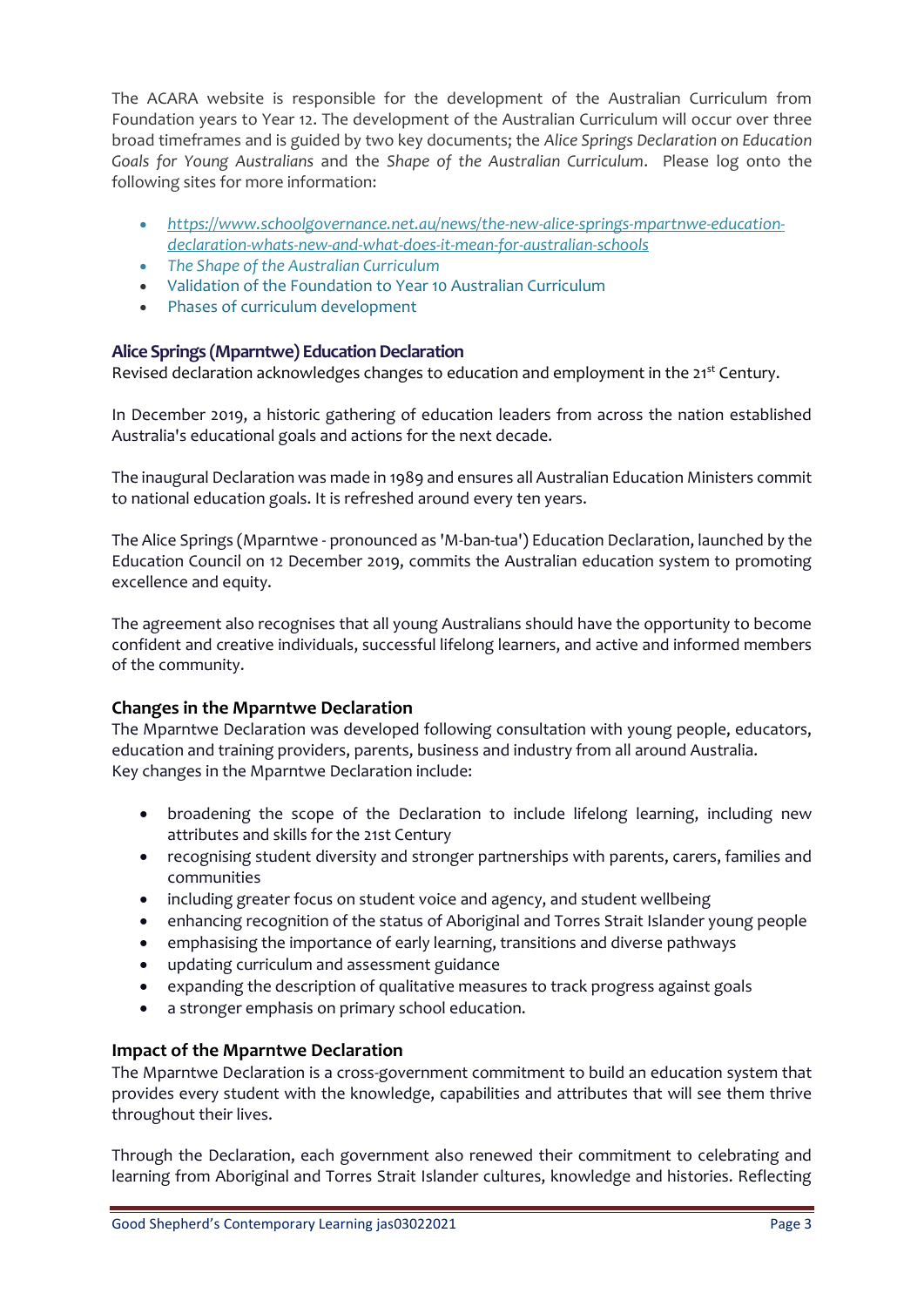that commitment is a focus on ensuring that Aboriginal and Torres Strait Islander peoples are supported to imagine, discover and unlock their potential.

# **The Australian Curriculum**

#### **Student Diversity**

ACARA is committed to the development of a high-quality curriculum for all Australian students, one that promotes excellence and equity in education.

The Australian Curriculum provides opportunities for teachers to develop inclusive teaching and learning programs that build on students' interests, strengths, goals and learning needs to support all students to achieve their potential. The diversity of students, including students with disability, those who are gifted and talented and those for whom English is an additional language or dialect, can present both extraordinary promise and potential challenges for schools. ACARA is committed to providing a curriculum that supports all students to achieve their full potential. Students may have one or more of the elements of student diversity represented on this page.

#### **An Australian Curriculum for all Students**

The [Alice Springs \(Mparntwe\) Education Declaration](https://uploadstorage.blob.core.windows.net/public-assets/education-au/melbdec/ED19-0230%20-%20SCH%20-%20Alice%20Springs%20(Mparntwe)%20Education%20Declaration_ACC.pdf) (Education Council, 2019) affirms the goals of the [Melbourne Declaration](http://www.curriculum.edu.au/verve/_resources/National_Declaration_on_the_Educational_Goals_for_Young_Australians.pdf) (2008). The Melbourne Declaration's goals provide the policy framework for the Australian Curriculum, to promote excellence and equity and enable successful learning opportunities for all students.

The ways in which the Australian Curriculum addresses these goals are detailed in [The Shape of the](https://docs.acara.edu.au/resources/The_Shape_of_the_Australian_Curriculum_v4.pdf)  [Australian Curriculum Version 4](https://docs.acara.edu.au/resources/The_Shape_of_the_Australian_Curriculum_v4.pdf) (ACARA, 2012). The propositions that continue to shape the development of the Australian Curriculum establish expectations that the Australian Curriculum is appropriate for all students. These propositions include:

- that each student can learn and that the needs of every student are important
- that each student is entitled to knowledge, understanding and skills that provide a foundation for successful and lifelong learning and participation in the Australian community
- that high expectations should be set for each student, as teachers account for the current level of learning of individual students and the different rates at which students develop
- that the needs and interests of students will vary, and that schools and teachers will plan from the curriculum in ways that respond to those needs and interests.



Good Shepherd's Contemporary Learning jas03022021 **Page 4** Page 4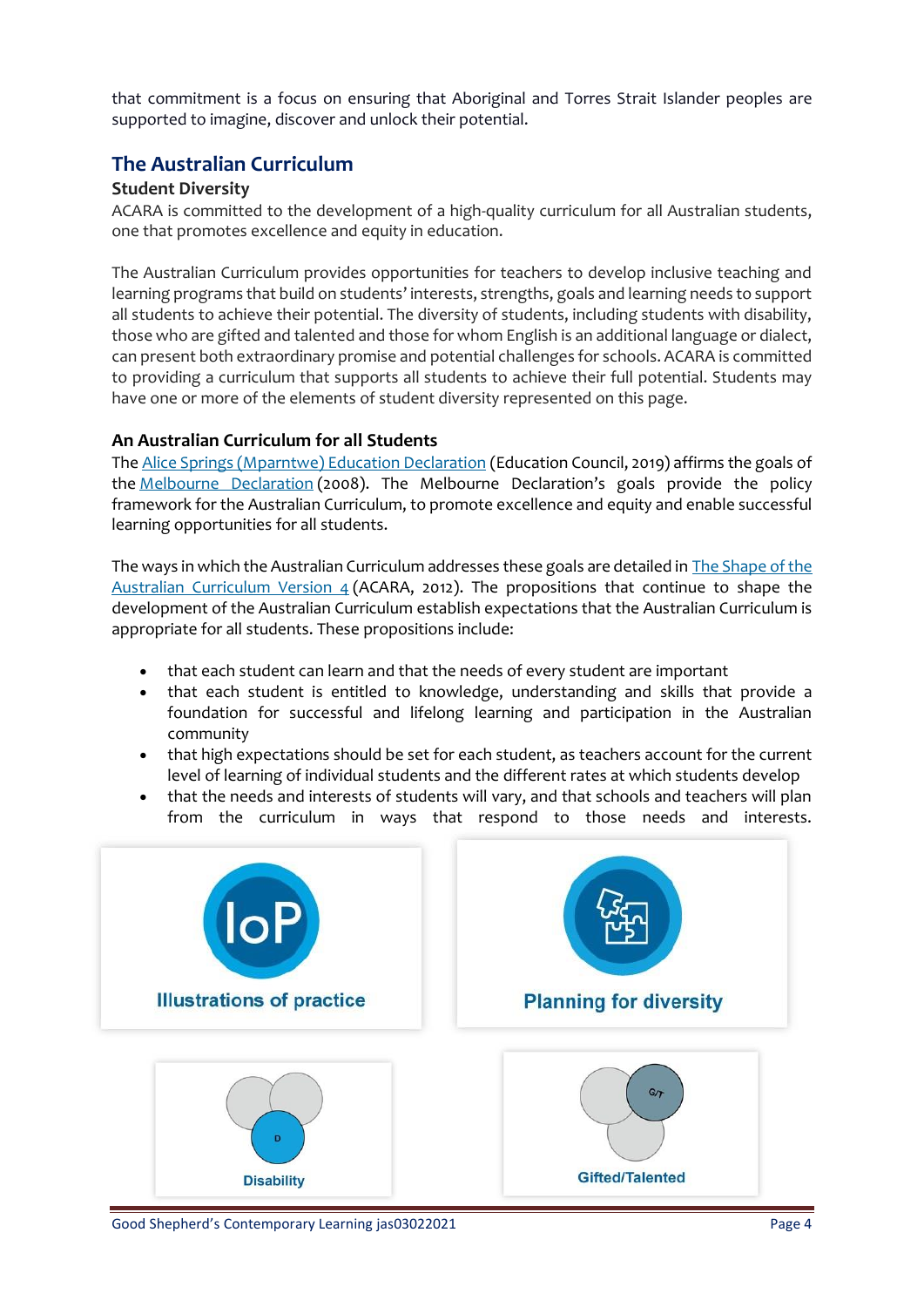

- [About the Australian Curriculum](https://www.australiancurriculum.edu.au/about-the-australian-curriculum/)
- [Machine readable Australian Curriculum \(MRAC\)](http://rdf.australiancurriculum.edu.au/)

# **GENERAL CAPABILITIES**

General capabilities are a key dimension of the Australian Curriculum, supporting young Australians to become successful learners, confident and creative individuals, and active and informed citizens. The Australian Curriculum includes seven general capabilities. These are:

- Literacy capability
- Numeracy capability
- Information and Communication Technology capability
- Critical and Creative Thinking capability
- Personal and Social capability
- Ethical Understanding capability
- Intercultural Understanding capability.

In the Australian Curriculum, general capabilities are addressed through the learning areas and are identified where they offer opportunities to add depth and richness to student learning.

View the [General capabilities information sheet \(PDF 91 kb\).](http://docs.acara.edu.au/resources/General_Capabilities_2011.pdf)

#### **General capabilities materials for schools and teachers**

General capabilities materials are published on the Australian Curriculum website as a resource to help teachers. The materials for each general capability are in three parts:

- an introduction that describes the nature and scope of the capability
- organising elements that underpin a learning continuum
- a learning continuum for each capability

For further information on the general capabilities and to access learning continua, visit the 'General capabilities' pages o[f the Australian Curriculum website.](https://www.australiancurriculum.edu.au/f-10-curriculum/general-capabilities/)

#### **Development of the general capabilities**

In 2010 the general capabilities materials were developed to inform the writing of learning area curriculum content. Development processes included consultation with, and advice from, the advisory group, academics, teachers and curriculum experts, as well as state and territory education authorities.

The materials build on significant state and territory initiatives and practice and are informed by national and international research.

View the composition of the [General Capabilities Advisory Group \(PDF 60 kb\).](http://docs.acara.edu.au/resources/20130705_ACARA_General_Capabilities_Advisory_Group_January_2013.pdf)

In 2011 the general capabilities materials were revised following national consultation.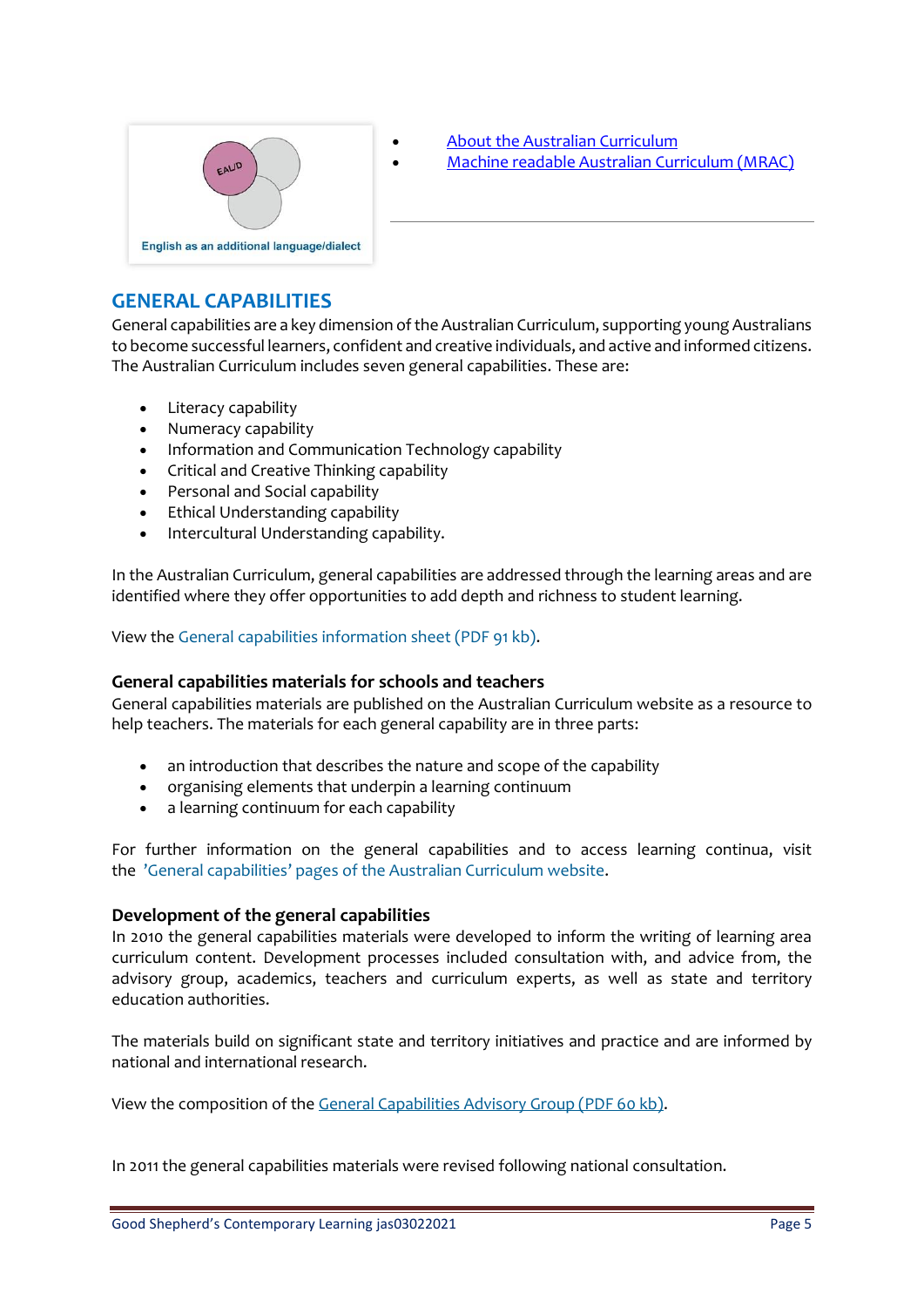#### View the [General Capabilities consultation report \(PDF 1.2 mb\).](http://docs.acara.edu.au/resources/General_Capabilities_-_Consultation_Report_-_December__2011.pdf) (5)

In the Australian Curriculum, the general capabilities are addressed through the learning areas and are identified wherever they are developed or applied in content descriptions. They are also identified where they offer opportunities to add depth and richness to student learning in content elaborations for example *"design thinking". (See page 9).*

# **THE GREATEST CHALLENGE FACING EDUCATORS**

The greatest challenge facing educators is to meet the needs of the diverse range of students. The kind of lesson many people recall from their school days is the one where the teacher stood at the front of the class and delivered the content scheduled for that day. The challenge for teachers today is for teachers to cater for the range of development and not just to teach for the mid-range of the whole class group.

**First**, teaching in isolation is no longer defensible or realistic. Teaching teams and co-teaching, provide professional collaboration, observation and feedback to enable teachers to manipulate the learning and teaching environment and scaffold learning for every student, whatever the student's developmental stage or abilities.

Explicit or direct teaching and the use of digital technologies are some of the tools applied by teachers in meeting the needs of their learners.

The *Time Magazine* article (July 9 2012) entitled *'Reboot the School'* details the work of Selman Khan, a 35 year old hedge-fund manager, turned *YouTube* professor. (13) His on-line repository consists of 3250 digital lectures. Beyond the use of *YouTube*, he has provided educators with a new direction. With his video-driven teaching method at its heart, he wants to change the role of teachers in the classroom. I recommend any teacher or parent, in particular, to read this article in its entirety. There is one compelling quotation which involves *'flipping' 800 years of teaching practice'*. (6)

*In Khan's view, there is no need for students to be divided into grades by age. Instead, they should learn at their own pace, moving on to the next lesson only when they have mastered the concept before it.* (See separate article: *Reboot the School*) (7)

**Second**, the concept of the 'flipped' classroom means that students would watch the videos as homework, then go (next day) to the class to demonstrate their learning. The teacher's role is fundamentally changed. The teacher's time is spent largely on working with individual students. The teacher would check on their understanding and allow students guided practice in acquiring the concept or deepening their knowledge of the concept covered in the homework video, through independent practice.

**Third**, schools have moved past the simplistic view of teachers as passionate information transmitters. According to a recent landmark project, 'Assessment and Teaching of 21st Century Skills' *Assessment & Teaching of 21st Century Skills* (ATC21S), [www.atc21s.org](http://www.atc21s.org/) (16) led by the University of Melbourne, today's young people will need 21st century skills such as critical and creative thinking, communication and ICT literacy. Important for future teaching, it concentrates on improving teacher skills in collaborative problem solving and collaborative *Information Communication Technology* (ICT) literacy.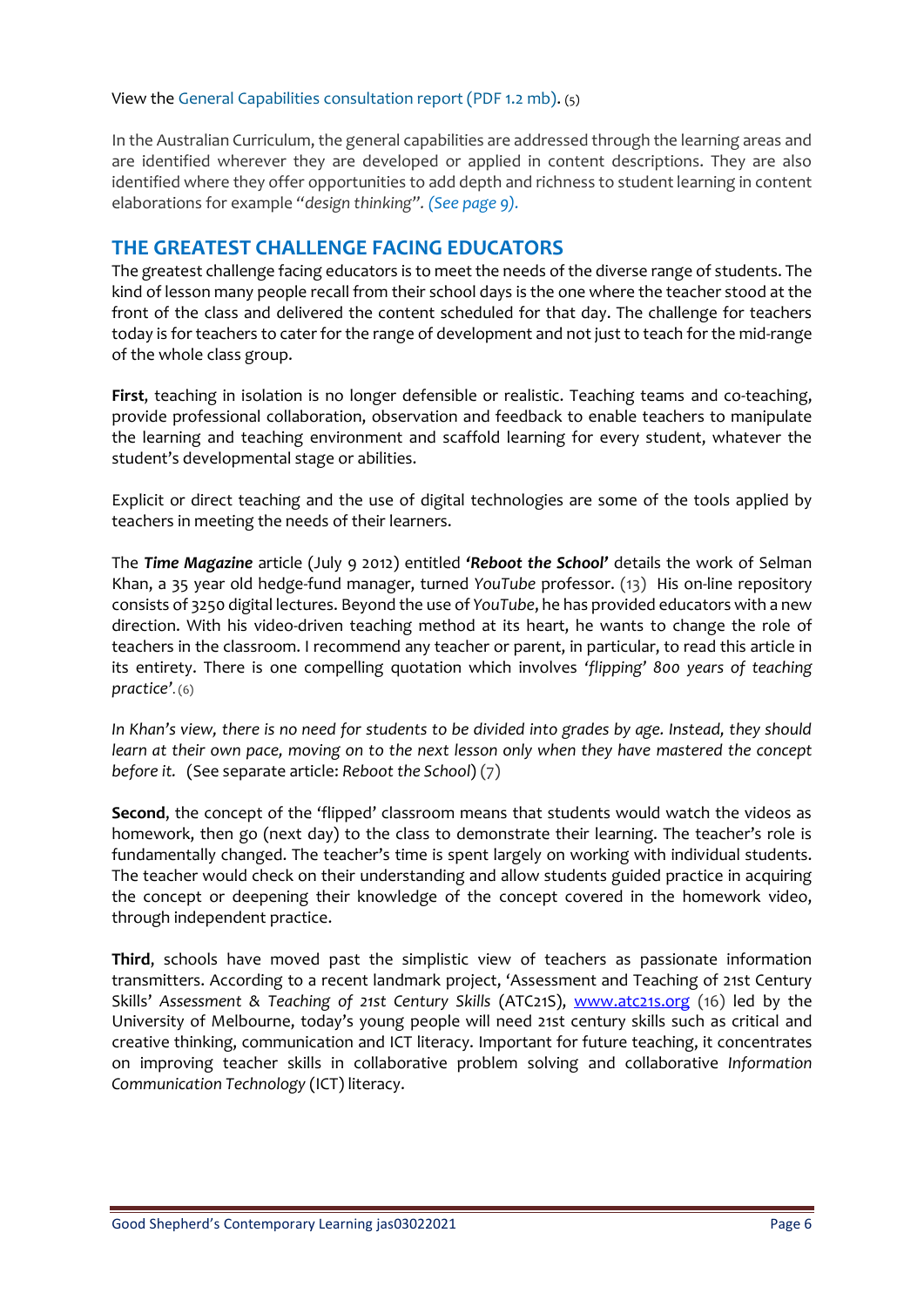**Finally**, schools need to embrace learning frameworks which not only harness technology in explicit teaching, but which would then allow teachers to track and monitor each student's progress, using technology, so that teachers know where to direct their attention. Selman Khan concludes:

*There's no more teaching to the middle: from the bottom to the top, all students work at their own pace.* (8)

We need to learn new ways. How and when learning occurs becomes as important as what is learnt. The simple appeal of Khan's videos means that once a student is on-line, they are available, free, to anyone at any-time. The challenge to schools and teachers is to engage in new ways of practice which enable personalised learning to become a reality.

# **PERSONALISED LEARNING**

Another term used in contemporary education is personalised learning. There has been much research on the concept of *Personalised Learning* which consists of five core elements

1. **Assessment for learning** and the use of evidence and dialogue to identify every Student's learning needs

2. **Learning and teaching strategies** that develop the competence and confidence of every learner by actively engaging and stretching them

3. **Curriculum entitlement and choice** that delivers breadth of study, personal relevance and flexible learning pathways through the system

4. **A student centred approach to school organisation,** with school leaders and teachers thinking creatively about how to support high quality teaching and learning

5. **Strong partnerships beyond the school** to drive forward progress in the classroom, to remove barriers to learning and to support pupil well-being. (9)

# **VIRTUAL PEDAGOGIES FOR CONTEMPORARY TEACHING**

In today's education setting it is important to recognise that living and learning in a technology-rich world changes everything. Well it should… but too often, the results have not always been as expected. The living part is of course, the way we all now complete our daily routines; there is nothing we do that is not touched by the existence of technology in every facet of our lives. It is the learning part that is problematic. We have lived in a technology-sparse environment in education for so long that we have forgotten what expectations we might have had at one time for how learning would be transformed as technology immersed our schools, and beyond.



# **LEAVING BEHIND THE OLD ASSUMPTIONS**

On one level we should not be surprised, because it has taken us so long to leave behind old assumptions about technology access belonging to a lab or being shared, rather than being a truly personal experience. We will surely look back in years to come and wonder how we ever believed the learning environments for young people at the end of the first decade of the 21st Century should not have been truly technology-rich. But such has been the (mis)fortune of students and educators alike, who now have the good fortune and opportunity to break new ground, discover new possibilities, as they re-conceptualise the nature of teaching and learning in a technology-rich learning world. There is so much to explore; so many avenues for ideas…and for many students, so little time; but when setting priorities it would seem there is a somewhat urgent need to better understand the implications for the art and science of teaching and learning within a ubiquitous technology environment.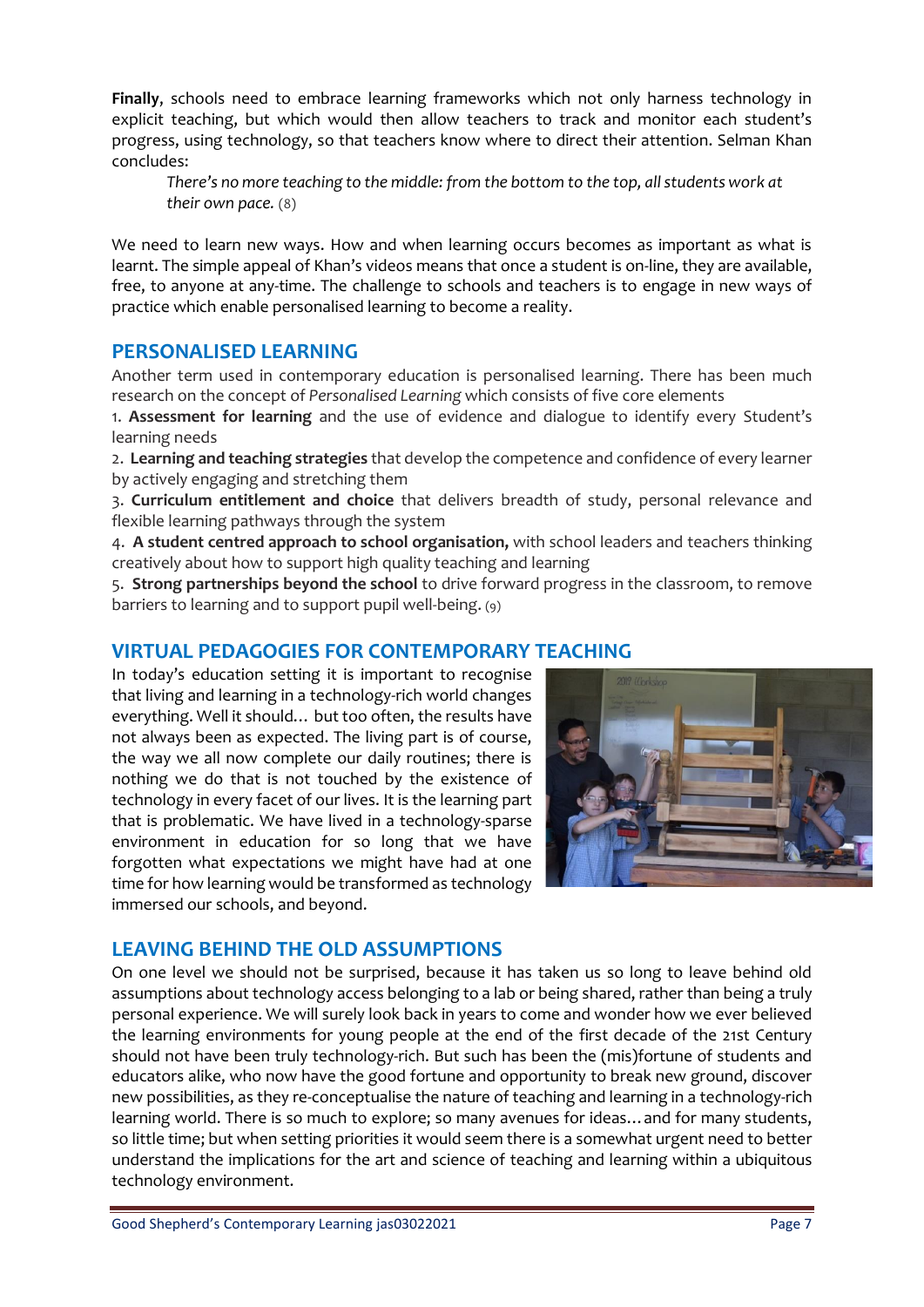# **LEARNING ENVIRONMENT**

When we explore how we might best describe a contemporary learning environment, it usually begins by outlining a blend of the physical and virtual space.

What changes when learning and teaching take place in a technology-rich world? Specifically, what changes when the medium for learning and teaching is virtual. How does it impact on the norms we take for granted in the physical space, and to what extent does it extend and grant us a more diverse range of possibilities when we are in a virtual place?

Unquestionably, a lot that happens in the virtual space often mimics our face-to-face behaviour, but one only has to consider how technologies such as SMS, Facebook and Twitter have changed how we communicate to contemplate that there might be a lot more that we don't yet understand. In its purest sense, pedagogy does describe the art and science of teaching and learning per se, and yet as we better develop our knowledge around the learning sciences, emerging technologies and new learning mediums, we begin to unfold new and exciting learning dynamics that we should explore and explain.

# **VIRTUAL PEDAGOGY**

One of the most powerful understandings of learning and teaching in Contemporary Education is the notion of virtual pedagogy, which underpins much of what we are trying to describe about learning in a technology-rich world and which also challenges many of our traditional assumptions about effective teaching and learning. Technology exists for learners and seen as both inevitable and fundamental to a young person's right to learn in a digital world.



Furthermore, important to the virtual pedagogy is the agile learning space where teachers and students can collaborate learn together and work together. Many leading educators have documented the importance of agile learning spaces in supporting contemporary learning. In particular believing that the agile learning space is not just about flexibility, but also about the ability for easy and quick configurability to suit the learning need at the time. (10)

Pedagogy can be defined as a combination of knowledge and skills required for effective teaching. Teachers use a variety of pedagogical practices to develop the curriculum intent to provide multiple opportunities for students to engage in intellectually challenging and real-world learning experiences. These pedagogies reflect learner-centred theories of education which require learning to be: individualised and collaborative; experiential, building on prior learning; selfmanaged and cumulative; authentic; and directed to higher-order problem solving. (11)

#### **Model of Pedagogy**

The model of pedagogy provides a common language and process for effective teaching practice across our schools. It aligns with and arises out of the Brisbane Catholic Education [Learning and](https://kweb.bne.catholic.edu.au/LandT/LTFramework/Pages/LearningandTeachingFramework.aspx)  [Teaching Framework.](https://kweb.bne.catholic.edu.au/LandT/LTFramework/Pages/LearningandTeachingFramework.aspx)

It creates an evidence-based cycle on which teachers can construct their practice to ensure that all students are progressing in their learning and development. (21)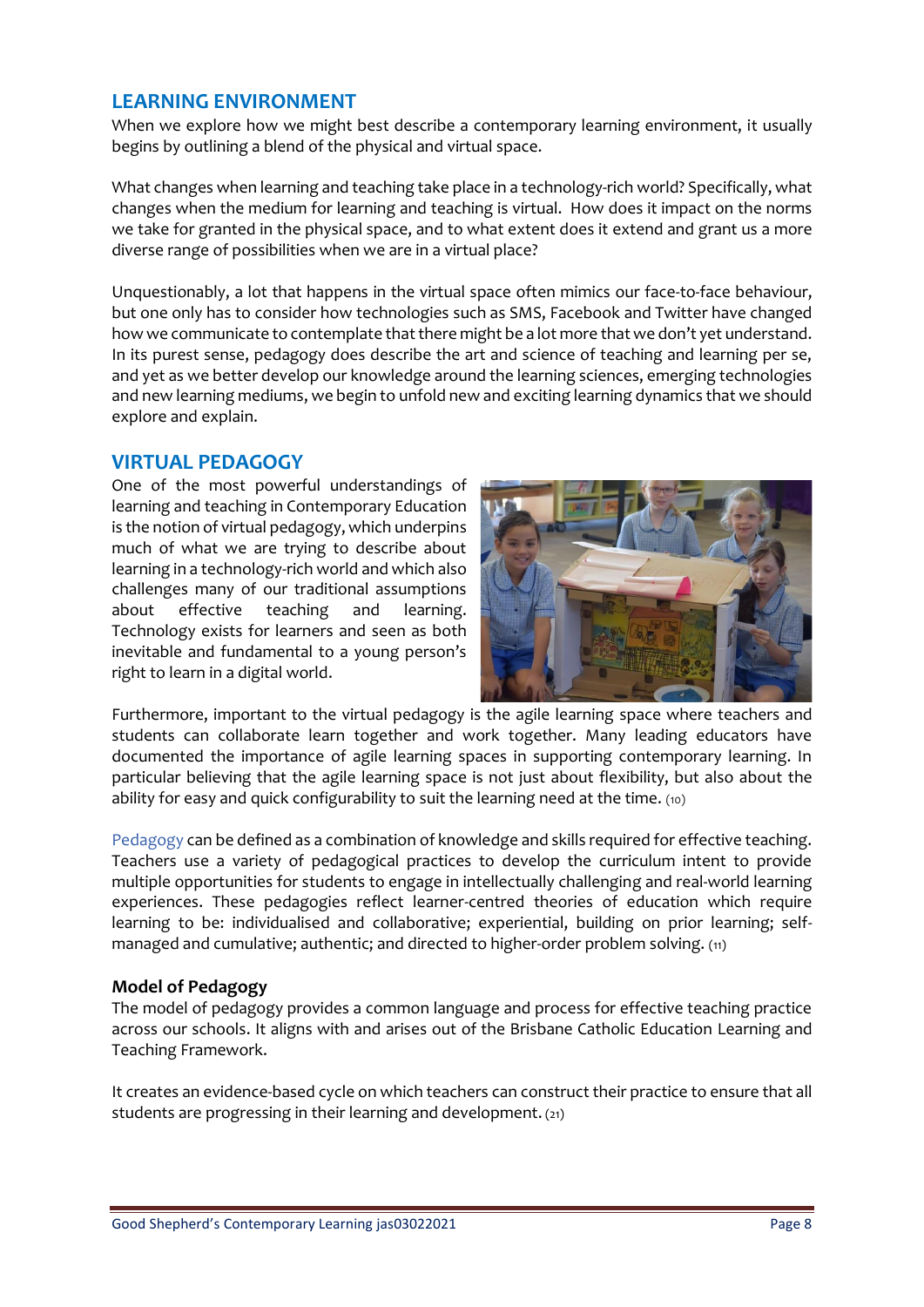#### **Pedagogical Content Knowledge (PCK)**

- Can be defined as a special combination of content and pedagogy that is uniquely constructed by teachers and thus is the "special" form of an educator's professional knowing and understanding.
- Is known as craft knowledge. It comprises integrated knowledge representing teachers' accumulated wisdom with respect to their teaching practice: pedagogy, students, subject matter, and the curriculum. (12)

# **DESIGN THINKING** 4 September 2012

The following **YouTube** information provides the reader with further clarification of contemporary education. Ewan McIntosh *(Ewan McIntosh is a teacher, speaker and investor, regarded as one of Europe's foremost experts in digital media for public services. His company, NoTosh Limited, invests in tech startups and film on behalf of public and private investors, works with those companies to build their creative businesses, and takes the lessons learnt from the way these people work back into schools and universities across the world)* is seen working with some of our Brisbane Catholic Education Schools. Please click on the following links:-

[Audience,](http://edu.blogs.com/edublogs/audience/) [Collaborative Learning,](http://edu.blogs.com/edublogs/collaborative_learning/) [Creativity,](http://edu.blogs.com/edublogs/creativity/) [Curriculum,](http://edu.blogs.com/edublogs/curriculum/) [Design Thinking,](http://edu.blogs.com/edublogs/design-thinking/) [Education Research,](http://edu.blogs.com/edublogs/social_software_and_able_pupils_action_research/) [Media Literacy](http://edu.blogs.com/edublogs/media_literacy/) (13),

If you were to look at your school year ahead, and choose only ten things to actually teach explicitly, what would your top ten lecturettes be?

#### **[If you could only teach ten points, what would they be?](http://edu.blogs.com/edublogs/2012/09/if-you-could-only-teach-ten-points-what-would-they-be.html)** (14)

When we're working with teachers o[n our take on Design Thinking,](http://www.notosh.com/2011/07/the-design-thinking-school/) (25) one of the hardest concepts of change for folk to get their head around is that teachers can teach a lot less to achieve much more. In that initial "immersion" into an exploratory area, students need plenty of content made available to them, but they don't need to be *taught* it. They just need rich resources and time. Here's [how some of our Brisbane Design Thinking School teachers approach that immersion stage,](http://vimeo.com/33992015) by trusting their students and doing their best to "get out of the way of learning"[: Immersion](http://vimeo.com/33992015) from [Danielle Carter](http://vimeo.com/user9697922) on [Vimeo](http://vimeo.com/) (15) Brisbane Catholic Education.

#### **CONCLUSION**

In conclusion, the Catholic School is a sacred place where faith, culture and life are in dialogue and where learners are empowered to shape and enrich their world with meaning, purpose and hope derived from their encounter with life and the teachings of Jesus.

In this context, approaches to curriculum and pedagogy which are deeply rooted in faith, empowers students with the essential knowledge, skills and capacities and capabilities for active citizenship and lifelong learning. The Australian Curriculum provides our school with the content and in return the school focuses on how it will be implemented so that learning and teaching supports, enables and engages the learner in the contemporary world with a commitment to each of the following: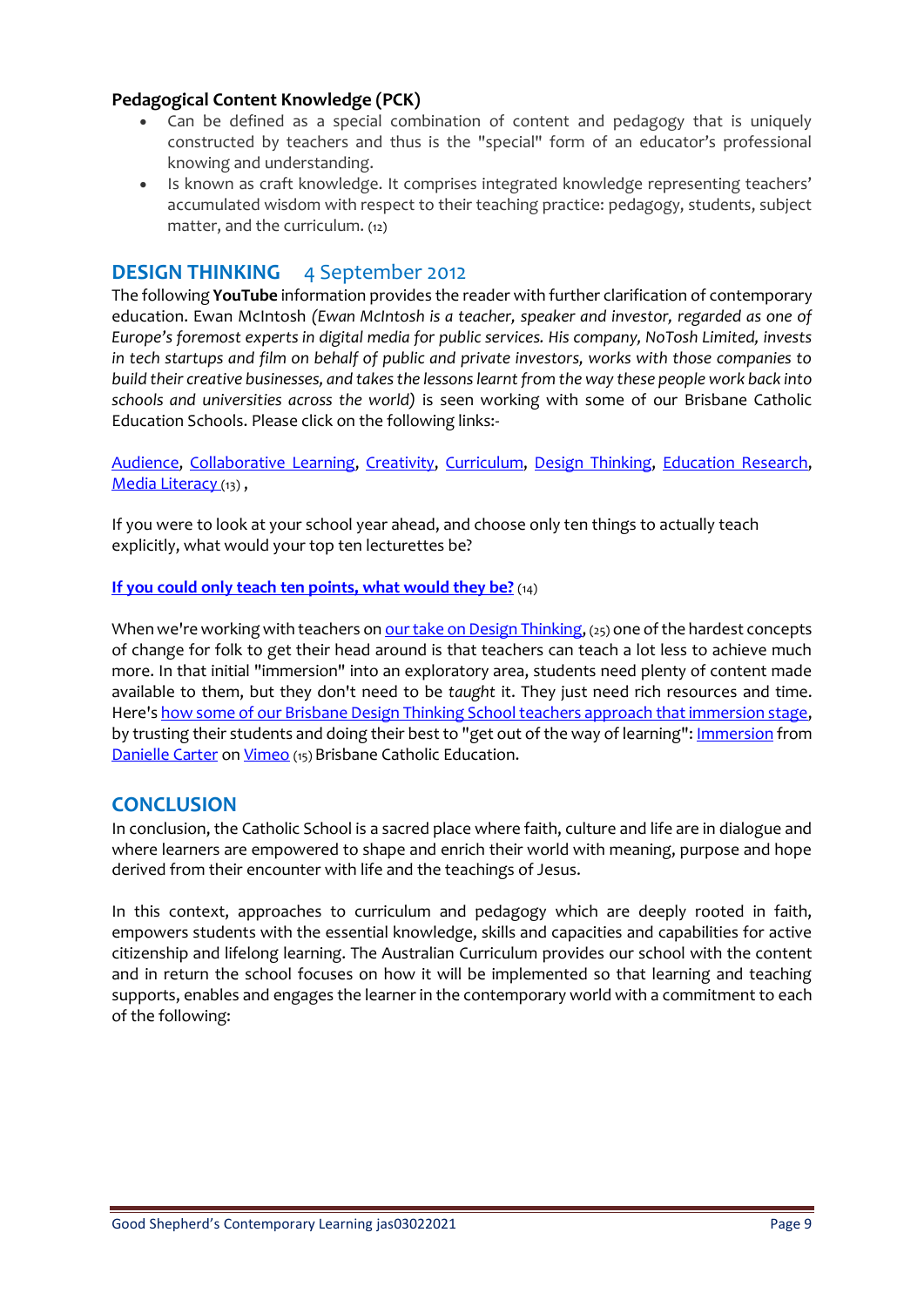| <b>Learning Opportunities:</b><br>Rigorous and relevant<br>Rich in assessment: for, of, and<br>as learning<br>Personalised<br>Explicit and scaffolded<br>Equitable                                                                                                                | <b>Learning Environments:</b><br>Connected to local and global<br>networks<br>Collaborative<br>Secure and safe<br>Flexible<br>Supportive of innovation<br>Inquiry focussed                                                                                                                                                                                                                                                                                                | Core knowledge, skills and<br>understanding developed<br>through:<br>Reflection and planning<br>Thinking and working creatively<br>Communicating and<br>collaborating<br>Exploring, experimenting and<br>creating new knowledge |
|-----------------------------------------------------------------------------------------------------------------------------------------------------------------------------------------------------------------------------------------------------------------------------------|---------------------------------------------------------------------------------------------------------------------------------------------------------------------------------------------------------------------------------------------------------------------------------------------------------------------------------------------------------------------------------------------------------------------------------------------------------------------------|---------------------------------------------------------------------------------------------------------------------------------------------------------------------------------------------------------------------------------|
| <b>Developing deep</b><br>understandings about self,<br>others and the world through:<br>Exploring multiple perspectives<br>Considering religious, social,<br>cultural, historical, political and<br>ethical influences<br>Experiencing, analysing,<br>conceptualising, applying. | <b>Building Relationships through:</b><br>Connecting and learning with<br>others within and beyond the<br>classroom over time and space<br><b>Contemporary Literacies that</b><br>involve:<br>Developing culturally relevant and<br>valued literate practices<br>Creating and interacting with print,<br>non-print and multimodal texts<br>Engaging critically and effectively in<br>a multi-modal world<br>Communicating appropriately in a<br>range of social contexts. | <b>Contributing to Community</b><br>through:<br>Taking responsibility for self<br>Taking action that matters<br>Committing to service and<br>justice<br>Developing partnerships<br>Active citizenship                           |

Please view the following **YouTube** videos:

<http://youtu.be/mCbdS4hSa0s>Sir Ken Robinson –Changing Paradigms (16) [http://youtu.be/YmwwrGV\\_aiE](http://youtu.be/YmwwrGV_aiE) DID YOU KNOW?(17) <http://www.youtube.com/watch?v=9ekcWQxgk3k> (18)

#### *Powerful learning powerful teaching*

Thank you for taking the time to read Good Shepherd's focus on contemporary learning and teaching as well as watching the You Tubes. We look forward to sharing our educational journey with you and your family in order to create future creative thinkers and leaders.

- (1) Alice Springs Declaration on Educational Goals for Young Australians
- (2) Brisbane Catholic Education Website
- (3) Australian Curriculum
- (4) Alice Springs Declaration on Educational Goals for Young Australians
- (5) Australian Curriculum, Assessment and Reporting Authority (ACARA)
- (6) Reboot the School, Selemann Khan, Time Magazine
- (7) Reboot the School, Selemann Khan, Time Magazine
- (8) Assessment & Teaching of 21st Century Skills (ATC21S)
- (9) Personalised Learning
- (10) Reboot the School, Selemann Khan, Time Magazine
- (11) Transforming a School System to Support Personalised Learning and Higher Order Thinking – Brian J. Caldwell Invited Feature Presentation at the  $12<sup>th</sup>$  International Conference on Thinking, Melbourne, 8 July 2005
- (12) Understanding Virtual Pedagogies for Contemporary Teaching and Learning. An Ideas Lab White Paper. Richard Olsen is the Assistant Director of IdeasLAB
- (13) Brisbane Catholic Education Teaching and Learning